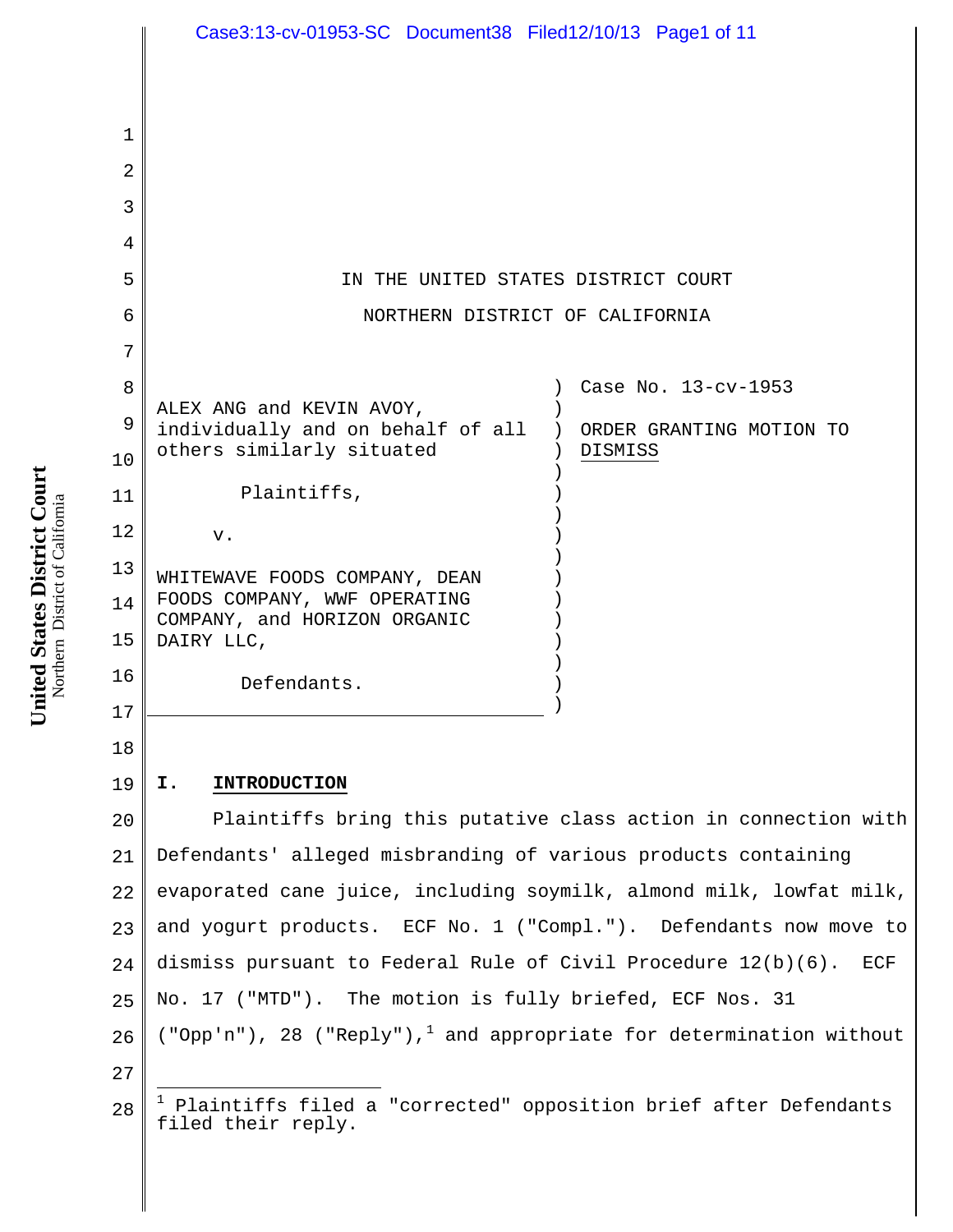1 2 3 oral argument per Civil Local Rule 7-1(b). For the reasons set forth below, Defendants' motion is GRANTED and this action is DISMISSED WITH PREJUDICE.

### **II. BACKGROUND**

4

5

6 7 8 9 10 11 12 13 14 15 16 17 18 Plaintiffs target two types of products sold by Defendants: the "Silk Products" and the "Horizon Products" (collectively, the "Products"). The Silk Products are a variety of plant-based beverages, including "Silk Vanilla Soymilk," "Silk Pure Almond All Natural Original Almond Milk," and "Silk Pure Coconut Original Coconut Milk" (hereinafter, the "Silk Products"). See Compl. ¶¶ 6, 95. The Horizon Products are a variety of yogurt and milk products, including Organic Whole Vanilla Yogurt, Tuberz yogurt tubes (collectively, the "Horizon Yogurt Products"), and Horizon Organic Vanilla Lowfat Milk. The labels of all of the Products list "All Natural Evaporated Cane Juice" or "Organic Evaporated Cane Juice" (hereinafter, "evaporated cane juice" or "EJC") as an ingredient. Id.

19 20 21 22 23 24 25 26 27 28 Plaintiffs allege that the Products were misbranded in three ways. First, Plaintiffs claim that, pursuant to US Food and Drug Administration ("FDA") guidelines, Defendants should have used the terms "sugar" or "dried cane syrup" instead of EJC on the Products' labels (the "ECJ Claims"). Second, Plaintiffs claim that Defendants misbranded the Silk Products by using names like "soymilk," "almond milk," and "coconut milk," since the Silk Products are plant-based, and the FDA defines "milk" as a substance coming from lactating cows (the "Milk Claims"). Third, Plaintiffs allege that, pursuant to FDA guidelines, the Horizon Yogurt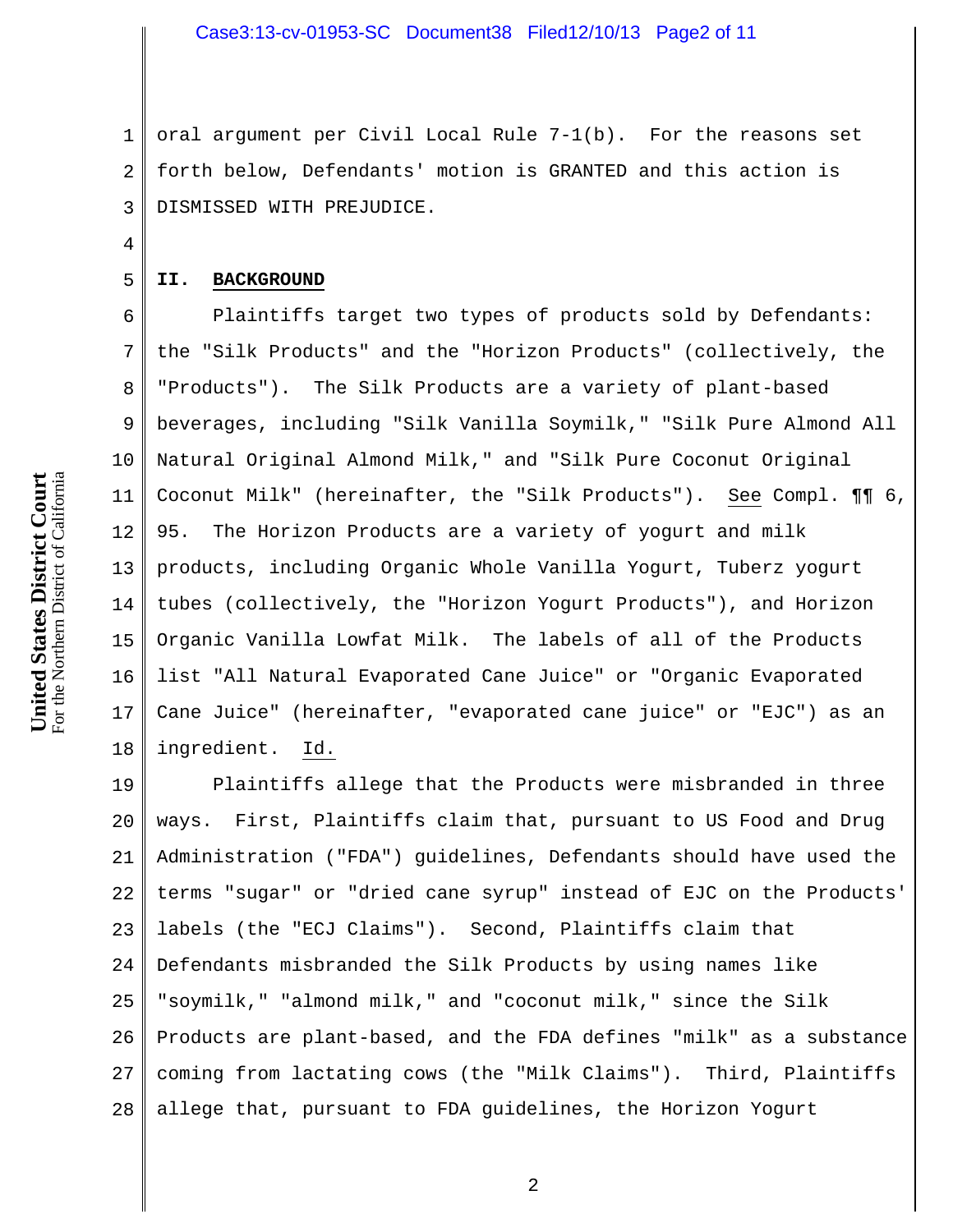1 2 Products are mislabeled as yogurt because they contain evaporated cane juice, which is allegedly nothing more than sugar.

3 4 5 6 7 8 9 10 11 12 13 14 Plaintiffs filed this suit on April 29, 2013, and assert claims for  $(1)-(3)$  unfair, unlawful, and fraudulent practices in violation of the California Unfair Competition Law ("UCL"), Cal. Bus. & Prof. Code § 17200, et seq.; (4) & (5) misleading and deceptive advertising and untrue advertising in violation of the California False Advertising Law ("FAL"), Cal. Bus. & Prof. Code 17500, et seq.; (6) violation of the California Consumers Legal Remedies Act ("CLRA"), Cal. Civ. Code § 1750, et seq.; and (7) restitution based on unjust enrichment/quasi-contract. Plaintiffs bring this action on behalf of themselves and, pursuant to Rules  $23(b)(2)$  and  $23(b)(3)$ , all persons in the United States who purchased the Products.

15 16 17 18 19 20 21 22 23 24 25 On April 8, 2013, before Plaintiffs filed the instant action, another food-labeling class action was filed against Defendants in U.S. District Court for the Southern District of Florida. $^2$  ECF No.  $\mid$ 18 ("Defs.' RJN") Ex. 14 ("Singer Compl."). The plaintiff in the Florida action, Barbara Singer ("Singer"), targeted many of the same products as Plaintiffs. Compare Compl.¶ 95 with Singer Compl. ¶ 13. Like Plaintiffs, Singer alleged that these products were misbranded because EJC "is nothing more than sugar, cleverly disguised." Singer Compl. ¶ 2. Singer also relied on many of the same FDA guidelines as Plaintiffs. Compare Compl. 48, 57-61 with Singer Compl. ¶¶ 16-19.

The parties to the Florida action subsequently reached a class

27

<sup>28</sup>  $\frac{1}{2}$  $2$  That action is captioned  $Singer$  v. WW Operating Company, Case No. 13-cv-2132 (S.D. Fla.) (hereinafter, the "Florida action").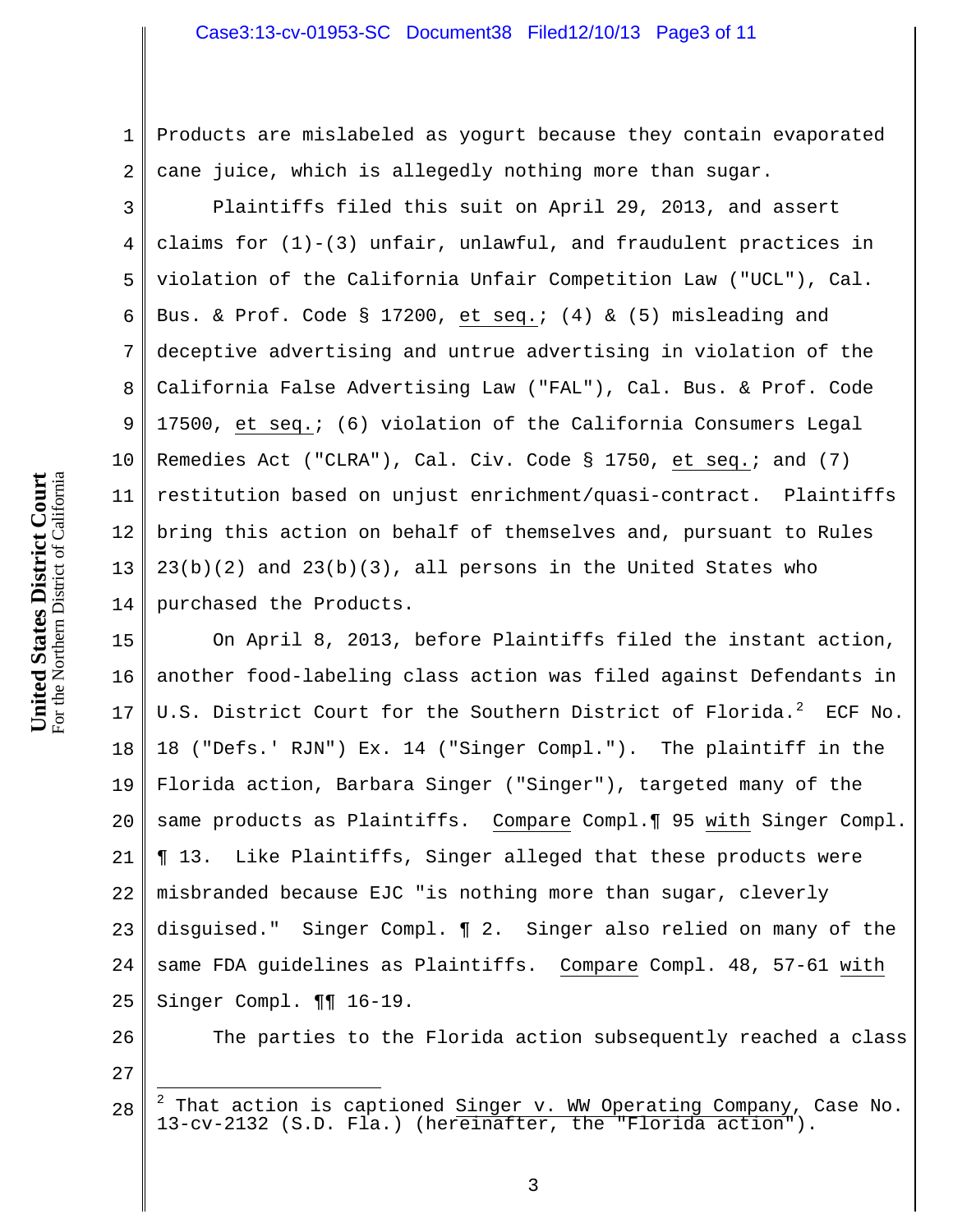1 2 3 4 5 6 7 8 9 10 11 12 13 settlement. On April 19, 2013, the Florida court preliminarily approved a settlement, defining the settlement class as all persons who, from January 1, 2005 to the present, purchased Defendants' ECJ-labeled products throughout the United States. RJN Ex. 16. The Court required class notice to be published in USA Today and on a website established for the purpose of providing notice, finding this notice to be the best practicable under the circumstances and to be fully compliant with the requirements of Federal Rule of Civil Procedure 23 and of due process. Id. Plaintiffs, absent class members in the Florida action, did not object to the settlement within the timeline set forth by the Florida court. On June 28, 2013, the Florida court granted final approval of the settlement (hereinafter, the "Singer Settlement").

14 15 16 17 18 19 20 Plaintiffs subsequently filed a motion to intervene in the Florida action and a motion to set aside the Singer Settlement. Those motions were denied on October 8, 2013. ECF No. 35-1 ("Oct. 8 Order"). Among other things, the Florida court found that Plaintiffs were provided with adequate notice of the Florida action and that Plaintiffs' interests were adequately represented in that action.

21

#### 22 **III. LEGAL STANDARD**

23 24 25 26 27 28 A motion to dismiss under Federal Rule of Civil Procedure 12(b)(6) "tests the legal sufficiency of a claim." Navarro v. Block, 250 F.3d 729, 732 (9th Cir. 2001). "Dismissal can be based on the lack of a cognizable legal theory or the absence of sufficient facts alleged under a cognizable legal theory." Balistreri v. Pacifica Police Dep't, 901 F.2d 696, 699 (9th Cir.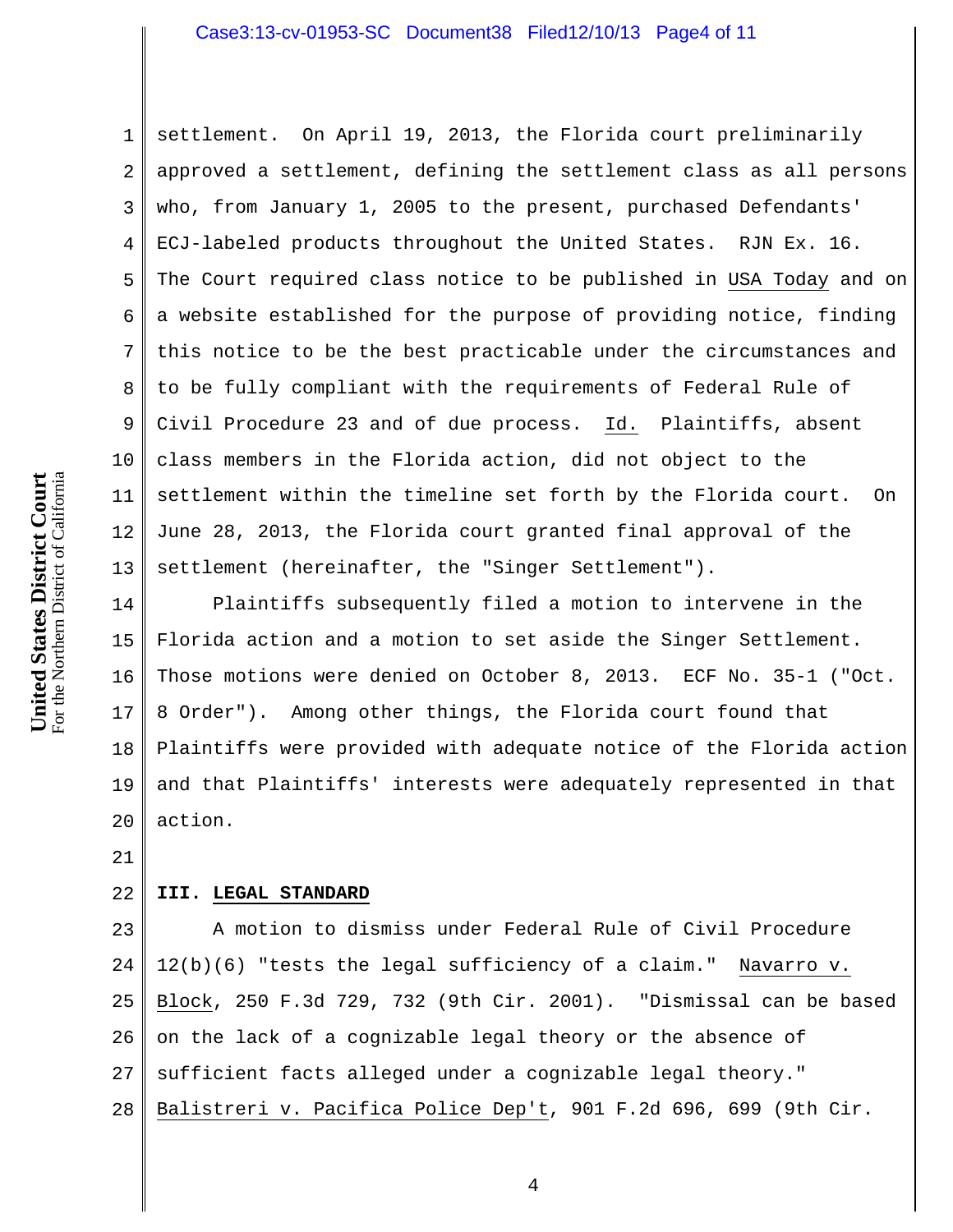1 2 3 4 5 6 7 8 9 1988). "When there are well-pleaded factual allegations, a court should assume their veracity and then determine whether they plausibly give rise to an entitlement to relief." Ashcroft v. Iqbal, 556 U.S. 662, 679 (2009). However, "the tenet that a court must accept as true all of the allegations contained in a complaint is inapplicable to legal conclusions. Threadbare recitals of the elements of a cause of action, supported by mere conclusory statements, do not suffice." Id. (citing Bell Atl. Corp. v. Twombly, 550 U.S. 544, 555 (2007)).

## **IV. DISCUSSION**

12 13 14 15 16 17 18 Defendants now move to dismiss the instant action on the grounds that it is barred by res judicata. Alternatively, Defendants argue that Plaintiffs' claims are preempted or are implausible. As set forth below, the Court finds that the final judgment in the Florida action precludes Plaintiffs from bringing their EJC and Yogurt Claims. Further, the Court finds that Plaintiffs' Milk Claims are either preempted or implausible.

19

10

11

# **A. Res Judicata**

20 21 22 23 24 25 26 27 Defendants argue that the Singer settlement is res judicata with respect to Plaintiffs' EJC, Milk, and Yogurt claims. MTD at 8. Res judicata bars relitigation of claims that were raised or could have been raised in a prior action. Owens v. Kaiser Found. Health Plan, Inc., 244 F.3d 708, 713 (9th Cir. 2001). The doctrine is applicable whenever there is (1) identity or privity between the parties in the first and second action, (2) a final judgment on the merits, and (3) an identity of claims. Id.

28

As to the first requirement, Plaintiffs do not dispute that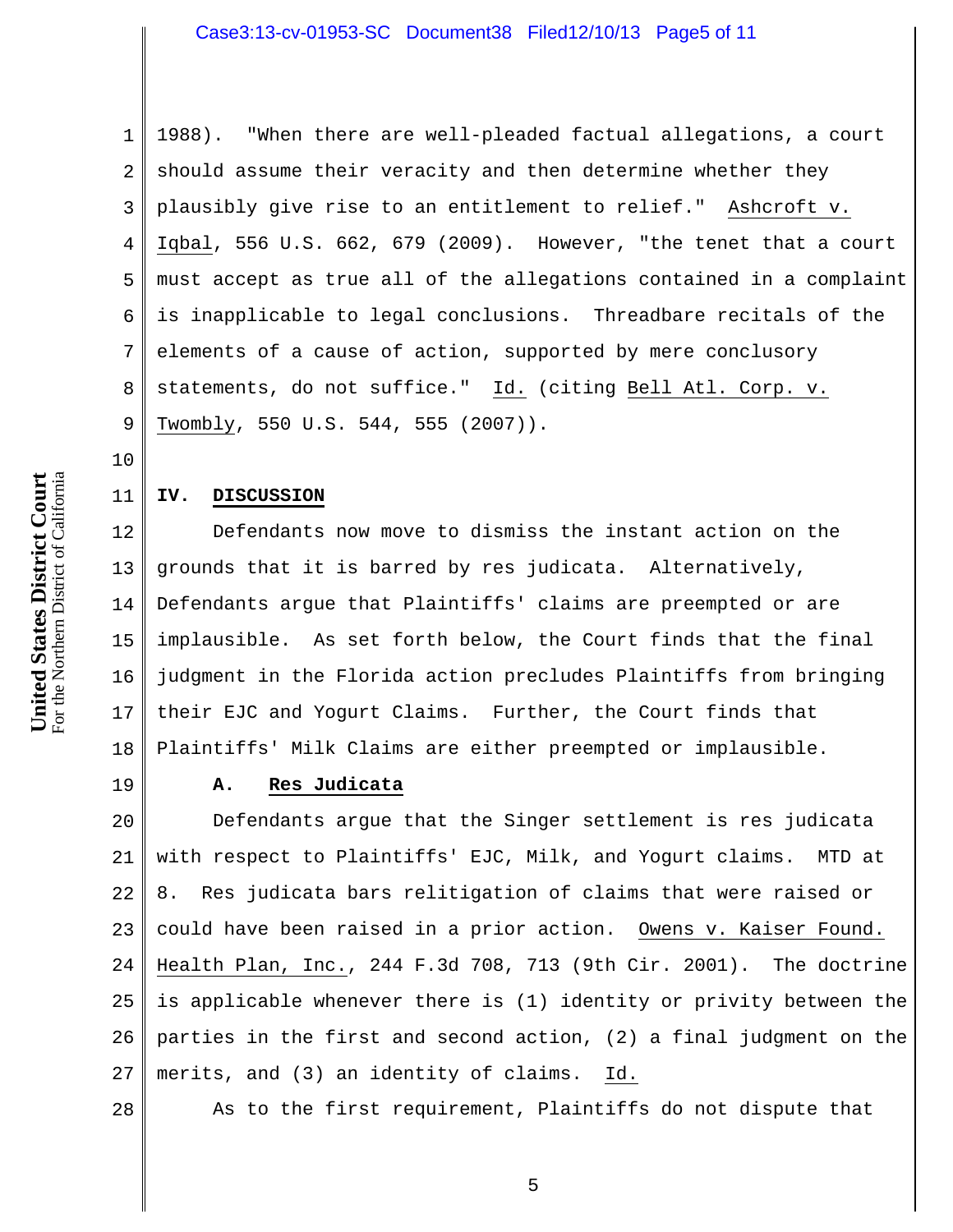1 2 3 4 5 6 7 8 they were class members in the Florida action. However, Plaintiffs argue that their interests were inadequately represented in that action and that they were provided with inadequate notice of the proceedings. Opp'n at 6. Both of these arguments were rejected by the Florida court when it denied Plaintiffs motions to intervene and set aside the Singer Settlement. The Court declines to revisit those issues now and finds that the first requirement of res judicata has been met.

9 10 11 12 13 14 15 16 17 18 19 20 With respect to the second requirement, Plaintiffs argue that there was no final judgment in the Florida action because the Florida court did not issue a separate document setting out a final judgment. This argument lacks merit. The Florida court's order approving the class settlement expressly states Defendants may "file the Settlement Agreement and/or this Judgment in any action . .. based on principles of res judicata . . . or any theory of claim preclusion." RJN Ex. 19 ¶ 9. The order refers to itself as a judgment four other times and also uses the phrase "IT IS HEREBY ORDERED, ADJUDGED AND DECREED." Moreover, Plaintiffs have essentially conceded the finality of the order by appealing it to the Eleventh Circuit.

21 22 23 24 25 26 27 28 As to the third requirement of res judicata, Plaintiffs do not dispute that there is an identity of claims as to the EJC and Yogurt Claims. Nor could they. The Singer Settlement discharges all claims "arising from, or in any way whatsoever relating to the use of the term evaporated cane juice with respect to [Defendants'] Products . . . ." RJN Ex. 19 § VI. Both the EJC and Yogurt claims are predicated on Defendants' use of the term EJC. Indeed, Plaintiffs' EJC claims are practically identical to Singer's.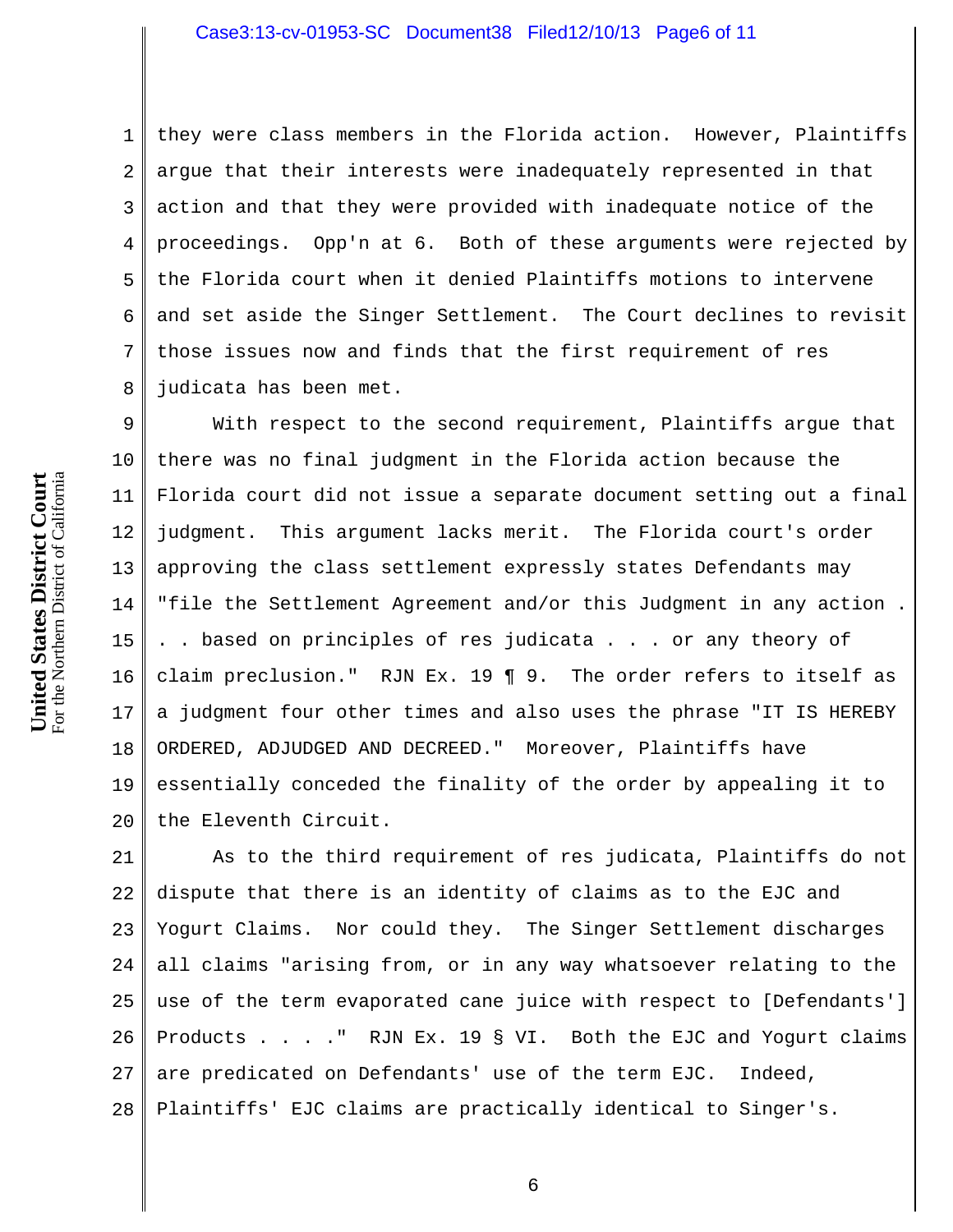1 2 3 4 5 6 7 While the Yogurt Claims were not raised in the Florida action, they are premised on the same theory -- that EJC is equivalent to sugar -- and thus arise out of the same nucleus of operative facts. See Frank v. United Airlines, Inc., 216 F.3d 845, 851 (9th Cir. 2000) (Central criterion in determining whether there is an identity of claims is whether the two suits arise out of the same transactional nucleus of facts.)

8 9 10 11 12 13 14 15 16 The parties dispute whether there is an identity of claims with respect to the Milk Claims. Defendants argue that the Milk Claims are precluded because they only target products that contain EJC. The Court disagrees. The Singer Settlement bars claims that relate to the use of the term EJC, not claims relating to products that contain EJC. Plaintiffs' Milk Claims are not predicated on Defendants' use of the term EJC. Rather, the Milk Claims are based on the theory that a reasonable consumer could confuse soymilk, almond milk, or coconut milk for dairy milk.

17 18 19 20 Accordingly, the Court finds that res judicata bars Plaintiffs' EJC and Yogurt Claims, but not their Milk Claims. Accordingly, the Court proceeds to determine whether the Milk Claims are preempted.

### 21

# **B. Preemption**

22 23 24 25 26 27 28 The crux of Plaintiffs' Milk Claims is that Defendants' use of terms "soymilk," "almond milk," and "coconut milk" in the names of Silk Products violates the "standard of identity" for milk. A standard of identity is a requirement that determines what a food product must contain to be marketed under a certain name. The FDCA, as amended, contains a broad preemption provision which prohibits states or other political subdivisions from imposing any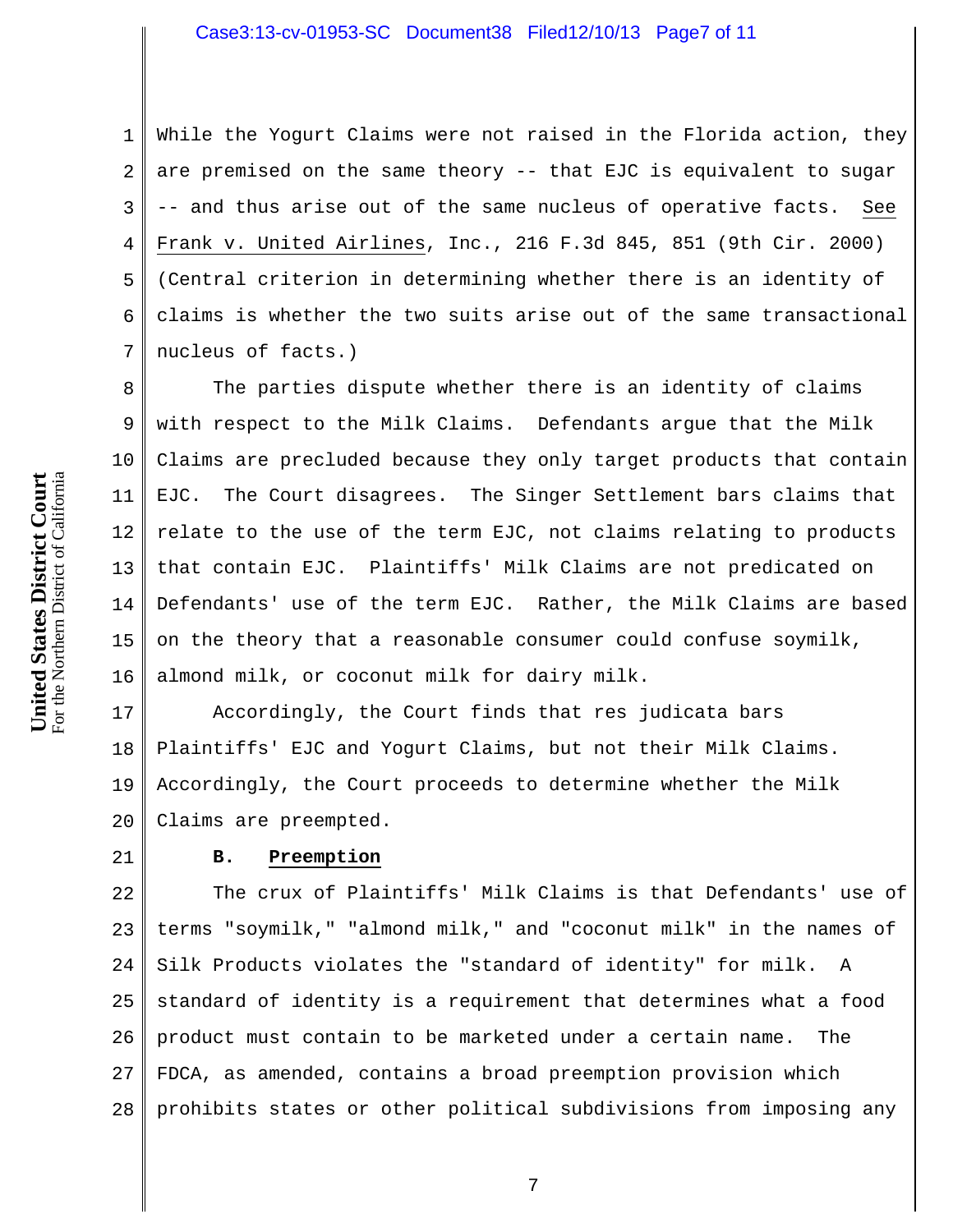1 2 3 4 requirements regarding standard of identity that is not identical to the federal requirements. 21 U.S.C. § 343–1(a). Defendants argue that Plaintiffs' Milk Claims attempt to impose new requirements concerning the standard of identity for milk.

The FDCA requires a food to be identified by "the common or usual name of the food, if any there be." 21 U.S.C. § 343(i). FDA regulations require that a "statement of identity" must be in terms of: (1) the name prescribed by federal law or regulation, "(2) [t]he common or usual name of the food; or, in the absence thereof, (3) [a]n appropriately descriptive term, or when the nature of the food is obvious, a fanciful name commonly used by the public for such food." 21. C.F.R. § 101.3(b).

13 14 15 16 17 18 19 20 21 22 23 Plaintiffs have not pointed to any statutory or regulatory provision prescribing how the Silk Products must be labeled. However, Plaintiffs do point to 21 C.F.R. § 131.110, which describes Milk as the "lacteal secretion, practically free from colostrum, obtained by the complete milking of one or more healthy cows." Plaintiffs reason that this regulation bars Defendant from using the name milk in connection with soy-, almond-, coconut-based products since those products do not come from cows. However, § 131.110 pertains to what milk is, rather than what it is not, and makes no mention of non-dairy alternatives such as the Silk Products.

24 25 26 27 28 Plaintiffs also point to FDA warning letters to soymilk manufacturers, which are referenced in the Complaint. These letters primarily address sanitary conditions at the manufactures' facilities and other labeling issues which are not relevant to this case. See ECF No. 26 ("Pl.'s RJN) Exs. G, H. However, citing 21

5

6

7

8

9

10

11

12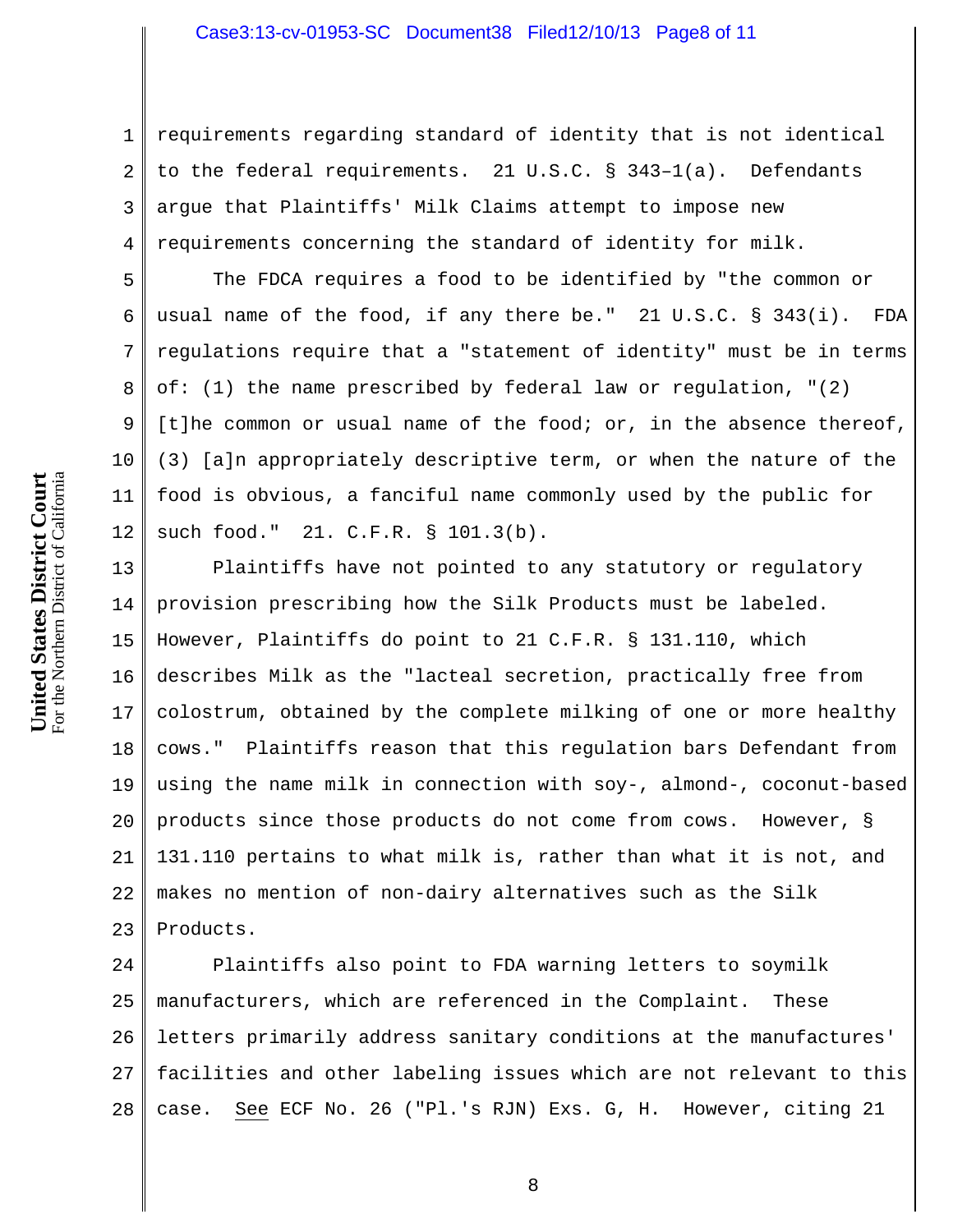1 2 3 4 5 6 7 8 9 10 11 12 13 C.F.R. § 131.110, the letters also warn two manufacturers that their "soymilk" products are misbranded because they use the term milk. ECF No. 26 ("Pl.'s RJN) Exs. G, H. An agency's reasonable interpretation of its own regulation is entitled to wide deference. Pub. Lands for the People, Inc. v. U.S. Dep't of Agric., 697 F.3d 1192, 1199 (9th Cir. 2012). However, the brief statements in the two warning letters cited by Plaintiffs are far from controlling. This is especially true since the FDA regularly uses the term soymilk in its public statements, see, e.g., FDA Enforcement Report, 2011 WL 6304352 (Dec. 14, 2011); FDA Enforcement Report, 2007 WL 4340281 (Dec. 12, 2007), suggesting that the agency has yet to arrive at a consistent interpretation of § 131.110 with respect to milk substitutes.

14 15 16 17 18 19 20 21 22 23 As the FDA has yet to prescribe a name for the Silk Products, the Court considers the "common or usual name[s]" for those foods. See 21 U.S.C. § 343(i). FDA regulations provide that the common or usual name of a food "shall accurately identify or describe, in as simple terms as possible, the basic nature of the food or its characterizing properties or ingredients." 21 C.F.R. § 102.5(a). "Each class or subclass of food shall be given its own common or usual name that states, in clear terms, what it is in a way that distinguishes it from different foods." Id. Moreover, the common or usual name may be established by common usage. Id. § 102.5(d).

24 25 26 27 28 Here, the Court agrees with Defendants that the names "soymilk," "almond milk," and "coconut milk" accurately describe Defendants' products. As set forth in the regulations, these names clearly convey the basic nature and content of the beverages, while clearly distinguishing them from milk that is derived from dairy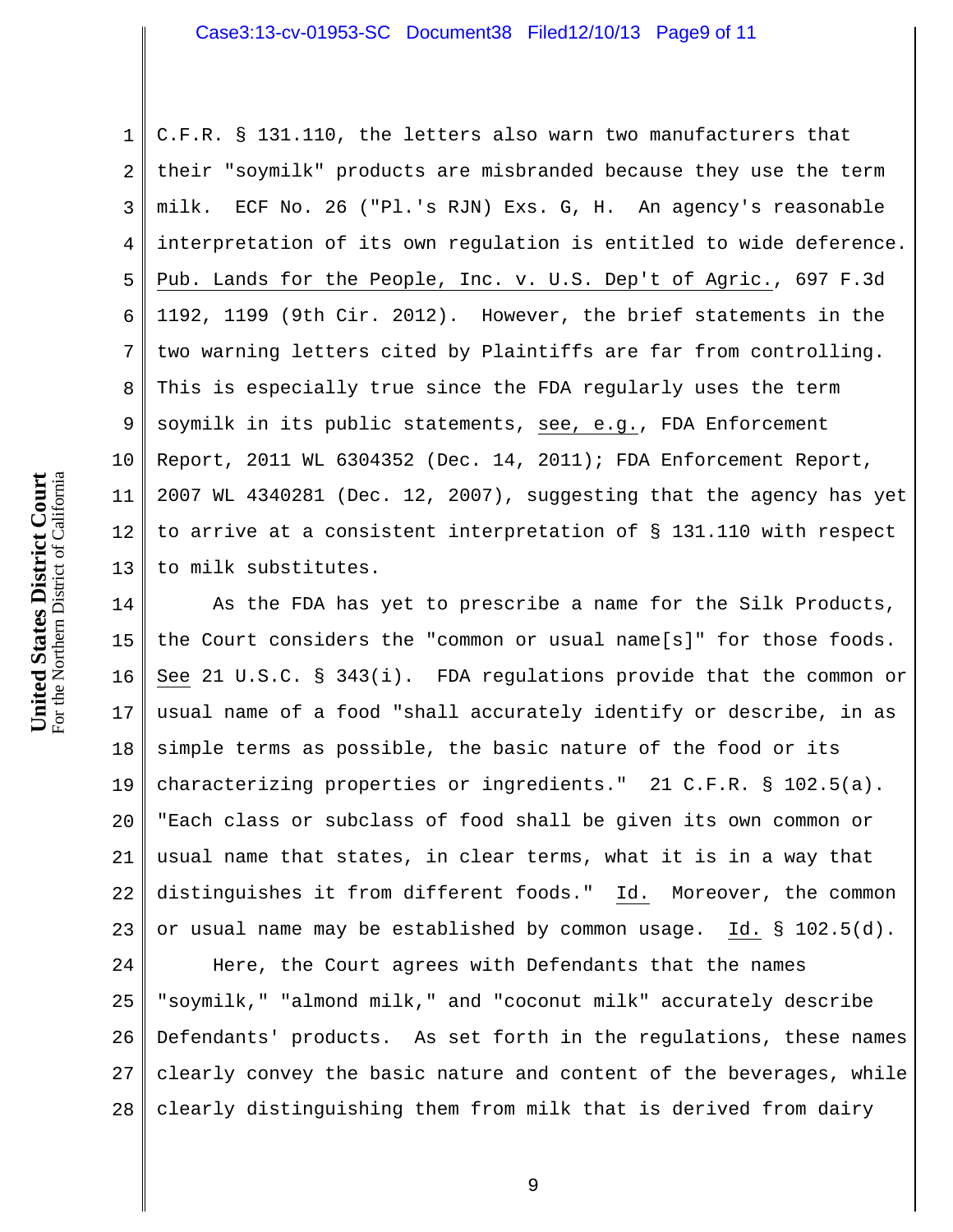1 2 3 4 5 6 7 cows. Moreover, it is simply implausible that a reasonable consumer would mistake a product like soymilk or almond milk with dairy milk from a cow. The first words in the products' names should be obvious enough to even the least discerning of consumers. And adopting Plaintiffs' position might lead to more confusion, not less, especially with respect to other non-dairy alternatives such as goat milk or sheep milk.

8 9 Accordingly, the Court finds that Plaintiffs' Milk Claims are preempted.

# **C. Plausibility**

11 12 13 14 15 16 17 18 Plaintiffs' Milk Claims fail for the additional reason that they are simply not plausible. False advertising claims under the UCL, FAL, and CLRA are governed by the reasonable consumer standard, whereby a plaintiff must show that members of the public are likely to be deceived. Williams v. Gerber Products Co., 552 F.3d 934, 938 (9th Cir. 2008). The question of whether a business practice is deceptive is generally a question of fact not amenable to determination on a motion to dismiss. Id.

19 20 21 22 23 24 25 26 27 28 However, in certain situations a court may assess, as a matter of law, the plausibility of alleged violations of the UCL, FAL, and CLRA. For example, in Werbel ex rel. v. Pepsico, Inc., C 09-04456 SBA, 2010 WL 2673860, at \*3 (N.D. Cal. July 2, 2010), the plaintiff alleged that he believed "Cap'n Crunch's Crunch Berry" cereal derived its nutrition from actual fruit because of its label's reference to berries and because its cereal balls were shaped like berries. The Court found such allegations to be "[n]onsense." Id. The court reasoned that the word "berries" was always preceded by the word "crunch" to form the term "crunch berries," and that the

10